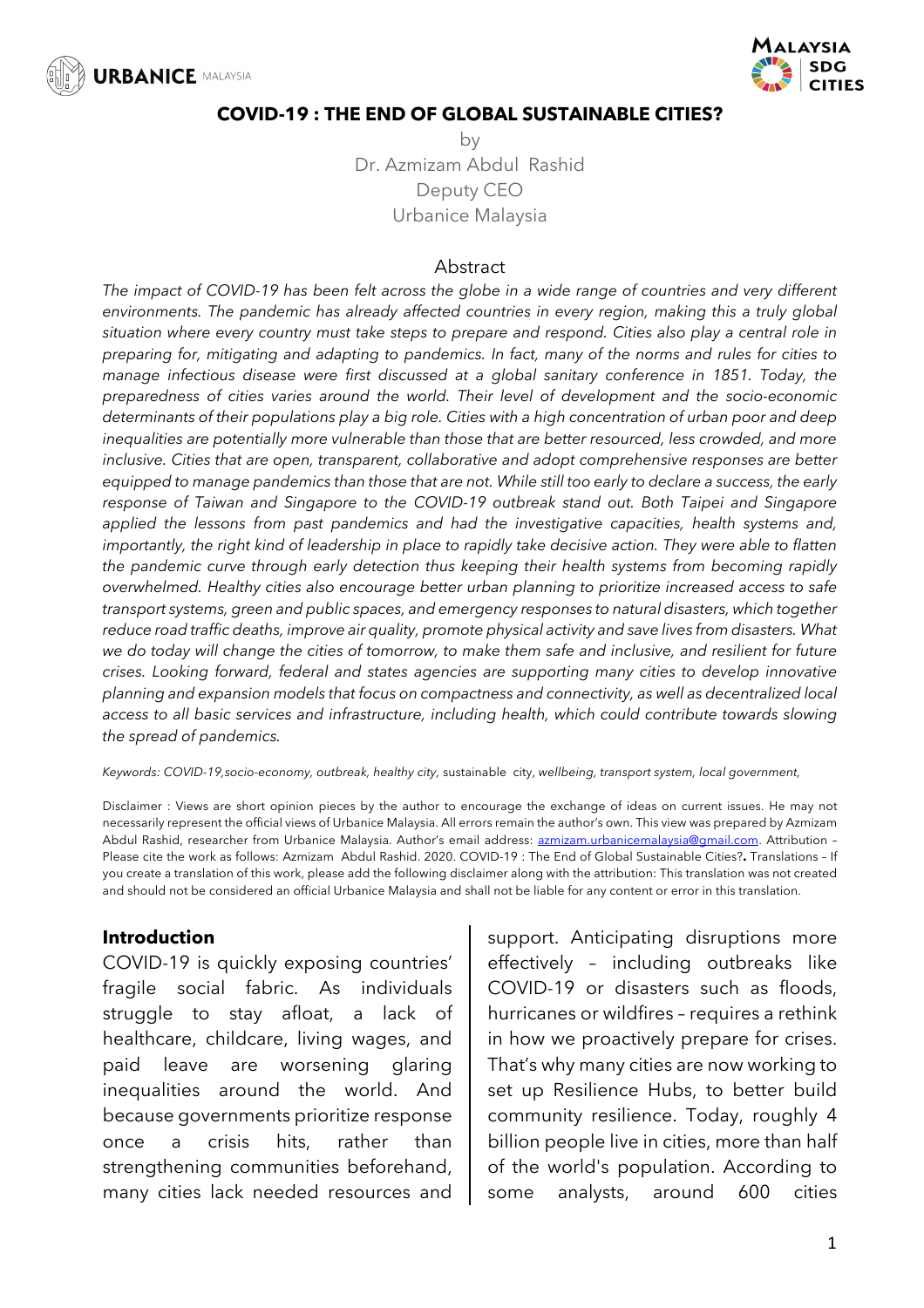

generate two thirds of global GDP. Precisely because they are hubs for transnational commerce and mobility, densely populated and hyper-connected cities can amplify pandemic risk.

It is not just 'global cities' that are a risk of SARS, H1N1 or COVID-19, but also secondary cities and other urban hubs as well. Scholars have found that pandemics often emerge from the edge of cities. Viral outbreaks are frequently incubated and transmitted via peri-urban communities and transportation corridors at the outskirts of cities before they spread into the downtown core. It is not just cities, but also their local and global supply chains, travel networks, airports and specific neighbourhoods that are sources of contagion.

A healthy cities approach views better housing and sanitation, reduced overcrowding and upgraded slums as public health priorities. Substandard housing and sanitation increases the risk of Tuberculosis (TB) and other airborne illnesses, allowing malaria, yellow fever and Zika to flourish, especially where there is stagnant water. Keywords: sustainable development goals, multilateral organizations outbreak, vulnerable citizens,

## **Role of Global Urban Manager on COVID-19**

It is clear that the pandemic will hit the world's most vulnerable people the hardest—many of them living in informal settlements and slums in cities. These areas are densely populated, with overcrowded public transport systems, little or no waste management, an



absence of basic services and poor housing. Recommended measures to prevent COVID-19 transmission such as hand washing and social distancing are often impossible in these areas, and health facilities are minimal.

Governors and mayors play a major role in urban areas stopping the pandemic spreading while keeping their cities functioning in terms of food supplies, support to the most vulnerable and access to health care. They need to work with urban health experts, government agencies at all levels, sanitation experts, social scientists, innovators and urban planners. It is essential that the coordination of the international response is decentralized to the major urban areas, tailoring the response to the urban context and working closely with local governments.

Local governments must be supported to work with these communities as a priority. Critical measures can involve the relocation of mobile health care clinics closer to affected communities, and mapping health facilities for improved access to testing and treatment. Local authorities should aim to work with community associations to improve hygiene and sanitation. Global expertise in water and sanitation, transport, other basic services and slum upgrading along with its wide networks can support such measures.

The economic consequences for those in informal settlements will be long-lasting. As cities suspend daily activities and restrict movement, day labourers and those in informal employment will lose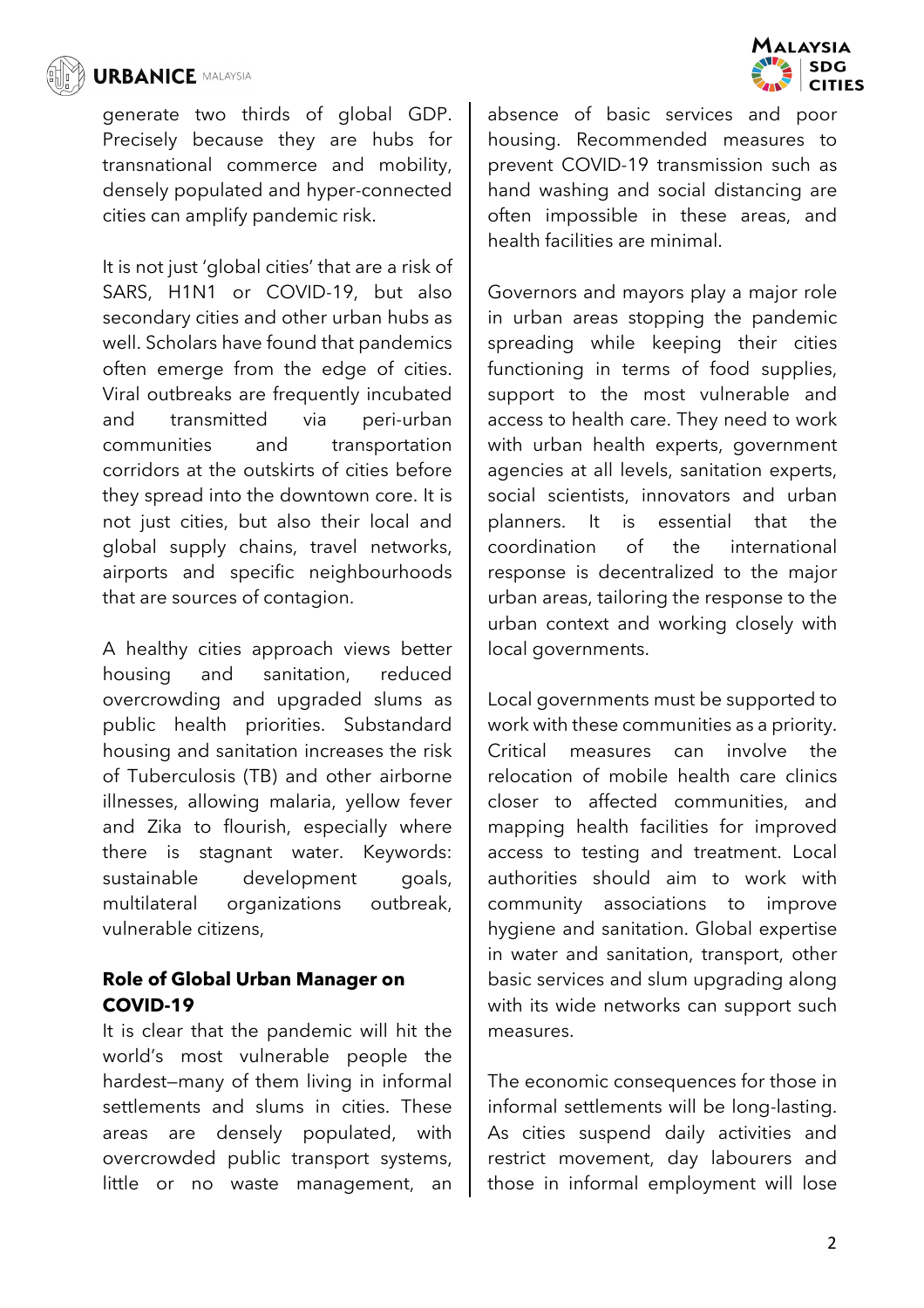

their income. This can result in people being forced to leave their homes due to their inability to pay the rent. Without any social benefits, they will be unable to care for their families. Various organisations round the world work on housing rights, security of tenure and combatting forced evictions can help to develop effective policy measures and collaborative solutions in this respect. Communities need to be trained and supported to recognize signs of illness, facilitate home care and self-quarantining, engage in community tracing and prevent the further spread of the disease as well as to carry out data collection. This work can complement the work of local and national authorities and should be developed within national frameworks for action.

Local governments work with a wide range of networks to collaborate with and support national and local authorities in working in informal settlements, which can be mobilized for capacity building, information distribution and exchange, assessment of community health and social facilities and community-led initiatives. What we do today will change the cities of tomorrow, to make them safe and inclusive, and resilient for future crises. Looking forward, federal and states agencies are supporting many cities to develop innovative planning and expansion models that focus on compactness and connectivity, as well as decentralized local access to all basic services and infrastructure, including health, which could contribute towards slowing the spread of pandemics**.**



# **Local governments : Frontline of Coronavirus Response**

How we respond to the COVID-19 crisis, and what we learn from that response, will be critical to building the cities and communities of the future. Local governments are the front line in preparing and responding to the COVID-19 global pandemic. Along with health authorities and communities, it is the local governments who will ensure that public services in cities and countries around the world continue to function properly throughout the response. The impact of COVID-19 has, so far, been geographically and socially diverse. This pandemic is affecting territories all over the world, not recognizing nationalities or borders. There seems still to be a window of opportunity for some of those countries and cities in the southern hemisphere. They can learn from tested responses from cities and regions that have been ahead of the curve.

Local governments are on the frontline, dealing with the health emergency, mitigating social and economic real-time impact on the poorest. They must keep basic services going and guarantee food supplies. Regional governments will need to deal with population changes when urban jobs are disrupted and people seek subsistence elsewhere. They also play a critical role in fostering the solidarity of communities and making it possible for civil society to come together and contribute to the resilience of our communities.

Preventing and managing COVID-19 outbreaks is most challenging in cities with several informal settlements. People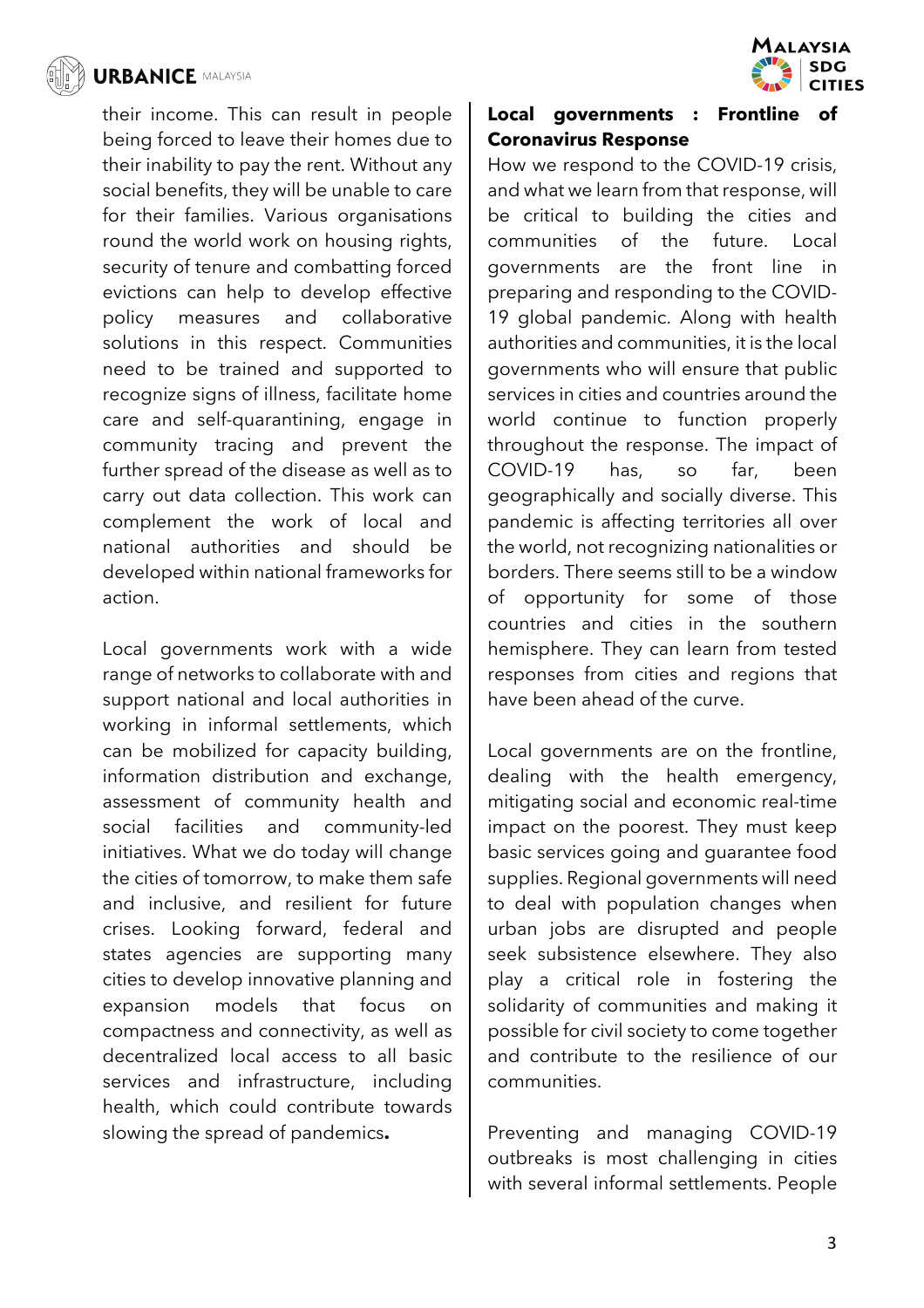

in slums often depend on informal health facilities, and use overcrowded or poorly maintained public transport systems to commute long distances between home and work. They suffer from the absence of waste management, poor housing, lack of basic services and social facilities. There is a higher risk of fast contagion for any infectious disease in such environments where preventative measures such as staying indoors and self-isolating are very challenging

As the economies of many cities and countries struggle to withstand the shock of COVID-19, community resilience must go beyond the response to disasters, and be built up through improved, innovative social safety nets. Cities and regions play a key role in preventing the rise of inequality, poverty and the stigmatization of population of those without a secure income or social benefits by working together for sustainable communities.

Local governments need to prevent eviction resulting from the loss of livelihood and inability of many formal and informal sector workers to pay their rent. UN-Habitat's extensive work on housing rights, security of tenure and prevention of forced evictions can help develop such innovative, partnershipbased solutions. UCLG calls on its members to make additional efforts and to work with organized slum dwellers to support the most vulnerable.

The COVID-19 pandemic is advancing at different speeds in different parts of the world. It is critical to ensure active learning and fast sharing from country to country, and city to city as they move from

preparedness to containment to response to recovery. Local governments, mayors and communities must be engaged and should share their challenges and successes with each other, and with regional and national authorities. There needs to be new forms of collaboration between urban health experts, government agencies at all levels, sanitation experts, social scientists, innovators and urban planners.

UCLG, Metropolis and UN-Habitat and partners are reaching out to cities and partners globally to harness the solidarity and political will of those local and regional governments that are on the frontline, pushing more than ever to be the drivers of change, carrying out equitable service delivery, ensuring the preservation of common resources, and promoting human rights in the midst of this crisis. We are escalating active learning and city-to-city communication and will encourage new forms of city-tocity cooperation, on prevention, coping and recovery.

We also need to empower communities to unlock the potential of selforganization and self-help to meet the scale of the current urgency. New technologies, shaped and put to the use of our communities, can provide remote health care and enable remote learning, communication and remote connections when mobility and interactions need to be limited, which is particularly important for the most vulnerable such as the elderly. It is only through working to build broad citizenship, that local and regional governments will manage to turn this situation around. Our response

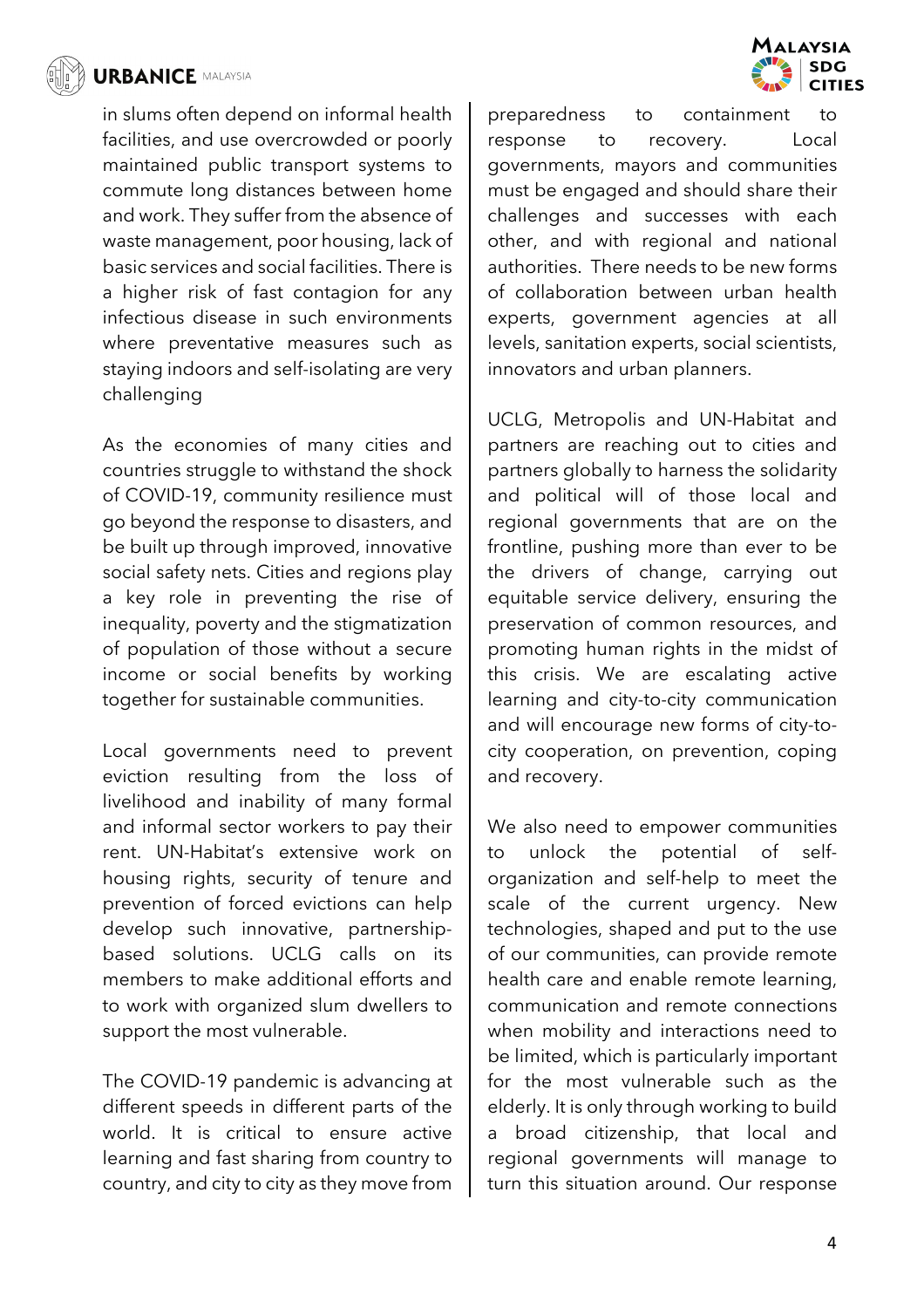

today will directly affect the future of our towns and cities tomorrow.

# **How Cities are Working to Combat the Spread of Coronavirus?**

The COVID-19 pandemic is laying bare two unavoidable facts about our new reality: we are more interconnected than ever, and cities are at the front lines of this crisis and will be at the front lines of any similarly globalized crisis in the future. Since it emerged in Wuhan, China, the novel coronavirus and the disease it causes, COVID-19, has killed thousands of people, many in large urban centres worldwide. The map of infections in the United States tracks closely with its biggest, most globally connected cities.

However cities are not only at the forefront of response to the pandemic, they are also likely to see lasting changes from it, from their physical form to economic and community structure. Urban planning has been shaped by infectious disease for thousands of years. As governments, doctors and communities work to "flatten the curve," it's likely that some policies and behaviour changes will affect the way we live in cities for years to come. Here are four ways cities are working to combat the spread of the disease now.

## **a. Restricting Access**

Travel restrictions, both local and international, are the most obvious change to how cities are functioning around the world. After the Chinese government cut off transport in and out of Wuhan and only allowed residents to leave their homes for closely monitored grocery or medical trips, other cities across the country adopted residential lockdowns that ultimately extended to hundreds of millions of citizens, in addition to mandated self-quarantines and other travel limitations. The city-state of Singapore has enforced strict travel restrictions and hospital and home quarantine orders, with severe penalties for those who break the rules. France, Italy and Spain have now enacted similar lockdown measures.

In the United Sates, state and city governments are reacting individually, with some – including California, Ohio, Illinois, Massachusetts, Washington, New York City and the District of Columbia – banning gatherings over certain sizes and closing restaurants and bars. Others are simply urging selfimposed social isolation. The shutdowns are making ghost towns of previously buzzing urban spaces and many businesses face an uncertain future.

Travel restrictions have had wideranging impacts on productivity, air pollution and carbon emissions. In China, the pandemic has caused a 15- 40% reduction in key industrial outputs, leading to a roughly 25% drop in carbon emissions. Satellite data captured a stark change in air pollution levels across China and Italy as restrictions took effect. Given the connection between urban air pollution and early death, some initial calculations even suggest the change in air quality might have far-reaching positive effects on the health of the

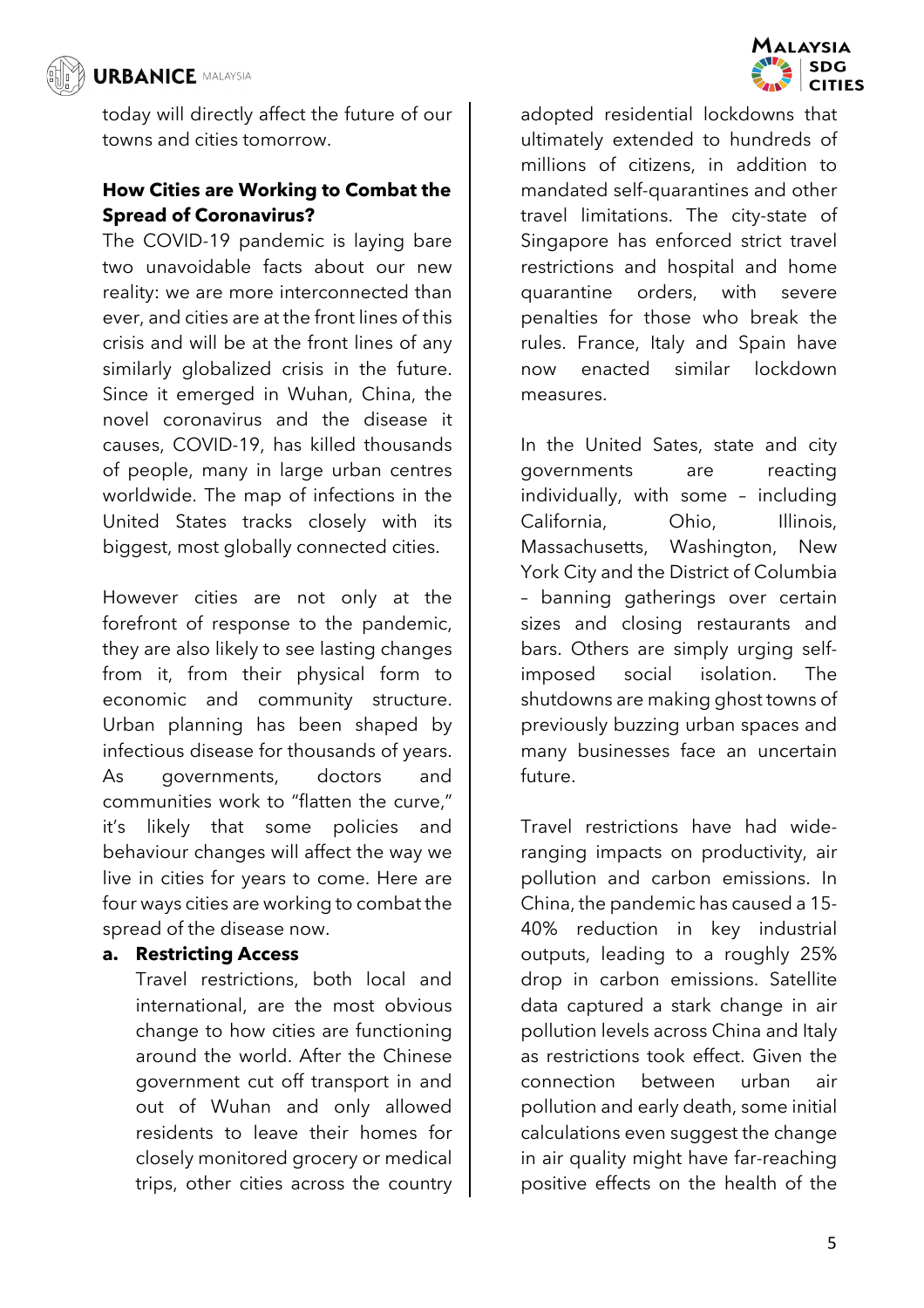

very young and very old. However past experience shows that emissions reductions caused by an economic downturn are likely to be temporary. As factory production begins to restart in some areas of China, for example, the government has signalled it may relax environmental rules that would otherwise help control emissions.

## **b. Fortifying Public Transit Systems**

Istanbul has deployed a hygiene fleet of 40 vehicles and hundreds of personnel to sanitize and re-sanitize public and municipal facilities. The fleet is responsible for cleaning municipally owned public spaces too, like libraries, co-working spaces, cultural centers, facilities for disabled people and places of worship. Istanbul has also heightened routine cleaning protocols in its sprawling public transit system, which serves more than 5 million people a day. Disinfectants have been installed at more than 40 bus rapid transit stations. Other major metro systems from Hong Kong to Washington, DC, are also stepping up cleaning.

After a study of in Hubei showed how COVID-19 spread from one person to nine over the course of a single longdistance bus journey, bus operations – where they are still running – are being adjusted to help prevent the spread of the virus. Kigali, Rwanda, has installed portable hand-washing stations across the city at bus stops, taxi queues and car parks. The German-led Transformative Urban Mobility Initiative has a run-down of



many adjustments by municipal bus fleets in Germany, Poland, Switzerland and China, as well as an ongoing Twitter thread cataloging new efforts in public transit globally.

In order reduce contact with drivers, many operators are now prohibiting passengers from boarding through the front door and have stopped selling tickets onboard. In Switzerland, some buses have separated drivers from passengers with temporary barricades. In both Europe and China, bus operators have started using floor markings to indicate safe distances between riders. Ulaanbaatar, the capital of Mongolia, has reduced bus operations by 50% to discourage travel, and Shenzhen, China, has reduced maximum occupancy for buses and other public transit vehicles to half their normal limit to reduce the chance of spreading infection.

## **c. Creating Alternatives to Public Transit**

As people avoid crowds and movement is restricted, cities are reporting public transit ridership has taken a sharp downturn. Istanbul revealed a nearly 50% decrease in public transit ridership – more than 2 million riders – over the first three weeks of March. San Francisco's BART system asked for an emergency infusion of funds, revealing \$5 million in weekly losses, due in part to the pandemic keeping riders away. In China, some cities like as Wuhan and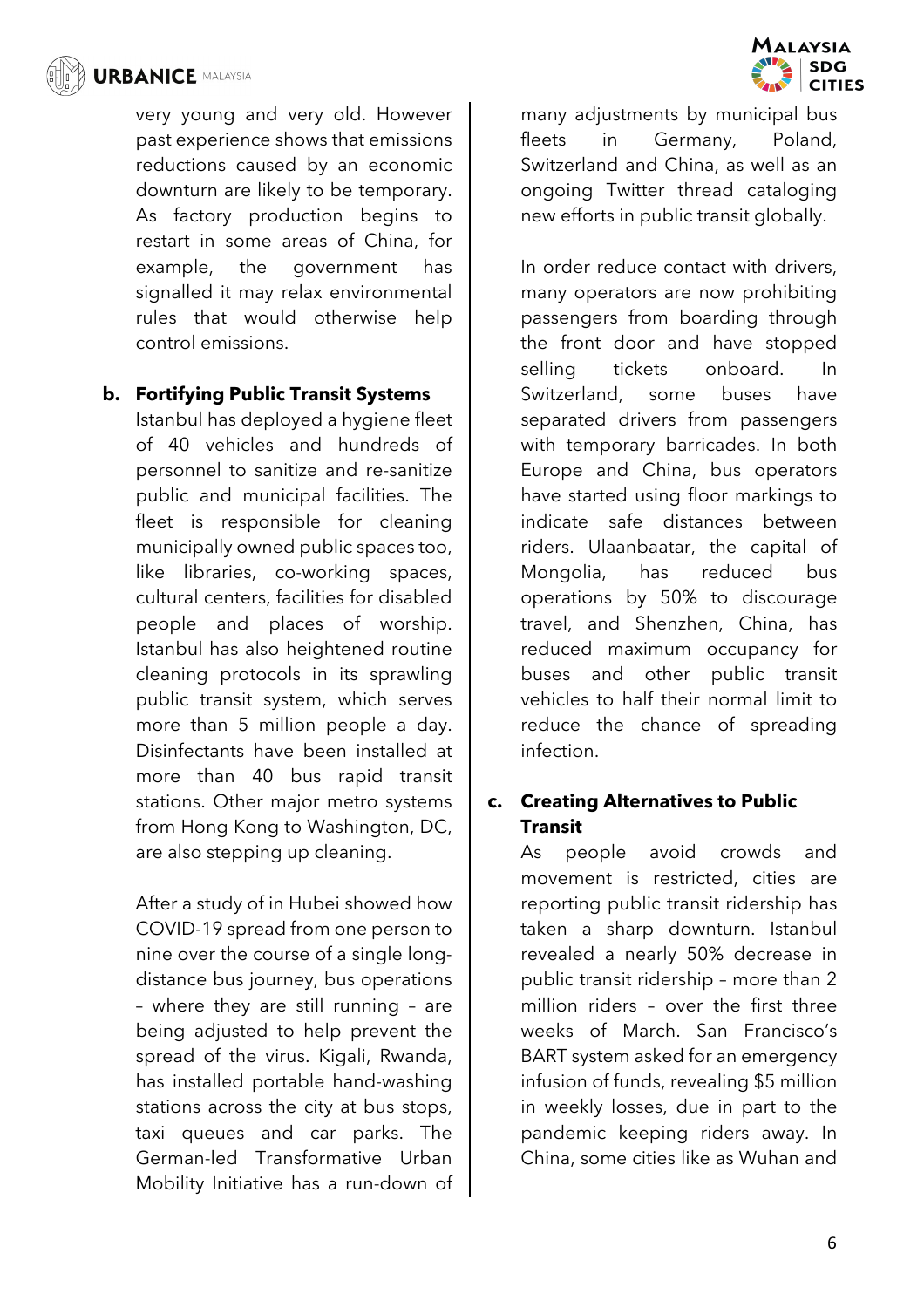

Huanggang suspended public transport entirely to contain the virus.

In Colombia, Bogotá is pursuing a creative alternative to trains and buses. Mayor Claudia Lopez announced that the city's open streets day route, the world-famous Ciclovía, normally held only on Sundays, will be closed to cars and opened to cyclists and pedestrians during weekdays too. More than 76 kilometers (47 miles) of street closures will now take effect each weekday to give people alternatives to commuting through the public transit system. The temporary new cycling routes add to the city's 500 kilometers (310 miles) of permanent bike lanes.

Foot traffic appears to be down overall in the most heavily affected cities, especially from tourists, but cycling has reportedly seen a surge in New York, Philadelphia and several cities in China. The increase in traffic may test the safety of bicycling infrastructure in many cities. In response to New York City Mayor Bill de Blasio's encouragement to "bike or walk to work if you can," a petition demanding emergency bike lanes and other infrastructure changes has been started by Transportation Alternatives. Some governments have gone the other direction on cycling. In Spain, where new cases have jumped sharply, police are reportedly fining bikers for taking non-essential trips after people were ordered to stay at home except to go

to work, the hospital or to buy food or medicine.

# **d. Providing Radical Data Transparency**

When infections in South Korea soared in the city of Daegu, the country enacted a strategy of open data and public participation. This has provoked some criticism but also led to a novel response. South Korea has asked people in home quarantine to use self-diagnostic apps that connect them with medical staff and launched a series of apps and websites that share detailed information on the spread of the disease. An interactive map created by a college student but populated with government data shows locations infected people have visited as well as their demographic characteristics. A popular privately developed mobile app references the same data to send alerts to users when they get within 100 meters (328 feet) of these locations.

Another way South Korea is asking for public participation is in testing. The city of Goyang has led an innovative contact-free, drive-through testing method. The city opened a facility in a parking lot where people can simply roll down their windows and get swabbed by medical personnel in protective gear. Other cities, including Seoul, have followed Goyang's example and opened similar facilities. In the 3,300-person town of Vò, Italy, researchers pursued a fully comprehensive testing strategy that involves testing and retesting

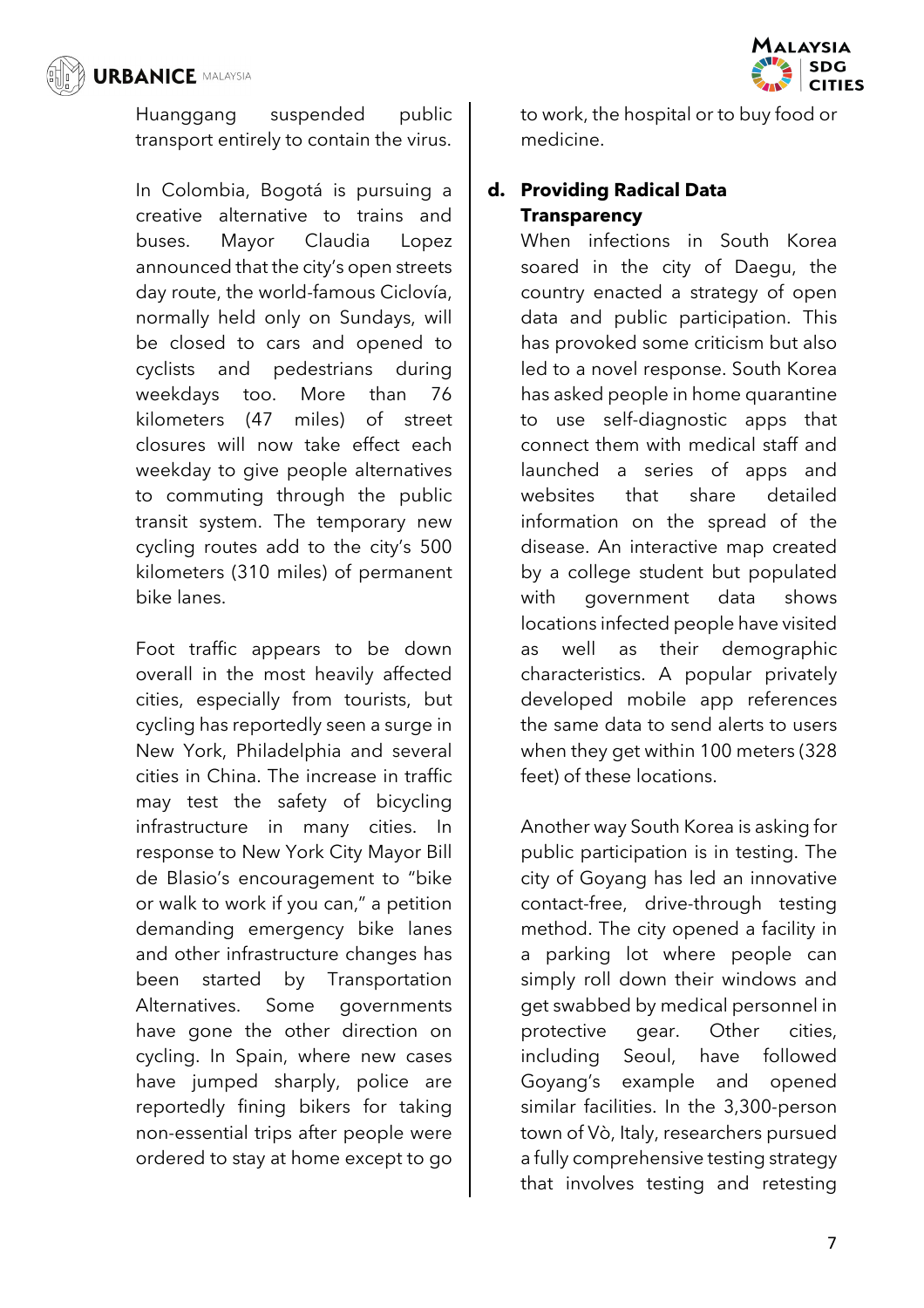

every single resident. Half the individuals who tested positive had no symptoms. Since they were identified early, they could be quarantined along with anyone they came in contact with. Health authorities now believe they have essentially stopped the spread of the illness in this small community.

The immediate focus for cities should be on stopping the spread of COVID-19, but the current social distancing threatens to disrupt what makes cities work: the human urge to congregate. When life returns to normal – whatever that new normalcy may be – planners will need to reckon with this disruption, paying particular attention to the urban poor, who were already being left behind in many cities and will likely suffer more during the pandemic without careful thought.

As governments reassess priorities and consider stimulus packages, the imperative for more resilient, equitable, low-carbon cities remains unchanged. For instance, while the current crisis demands a re-think of many different types of travel, including air travel, public transit systems are still essential for city dwellers and should not be allowed to be crippled financially. Cities must work better for everyone, as the fragility of today's economies has made clear. As the world adjusts to this new reality, we are committed to helping cities learn from one another quickly and finding solutions that create resilient, thriving cities for all.



## **Cities are Part of the Solution**

Cities also play a central role in preparing for, mitigating and adapting to pandemics. In fact, many of the norms and rules for cities to manage infectious disease were first discussed at a global sanitary conference in 1851. Today, the preparedness of cities varies around the world. Their level of development and the socio-economic determinants of their populations play a big role. Cities with a high concentration of urban poor and deep inequalities are potentially more vulnerable than those that are better resourced, less crowded, and more inclusive. This is something that the Bill and Melinda Gates Foundation, Wellcome Trust and Skoll Foundation have all recognized and working to address.

Cities that are open, transparent, collaborative and adopt comprehensive responses are better equipped to manage pandemics than those that are not. While still too early to declare a success, the early response of Taiwan and Singapore to the COVID-19 outbreak stand out. Both Taipei and Singapore applied the lessons from past pandemics and had the investigative capacities, health systems and, importantly, the right kind of leadership in place to rapidly take decisive action. They were able to flatten the pandemic curve through early detection thus keeping their health systems from becoming rapidly overwhelmed.

Not surprisingly, cities that have robust governance and health infrastructure in place are in a better position to manage pandemics and lower case fatality rates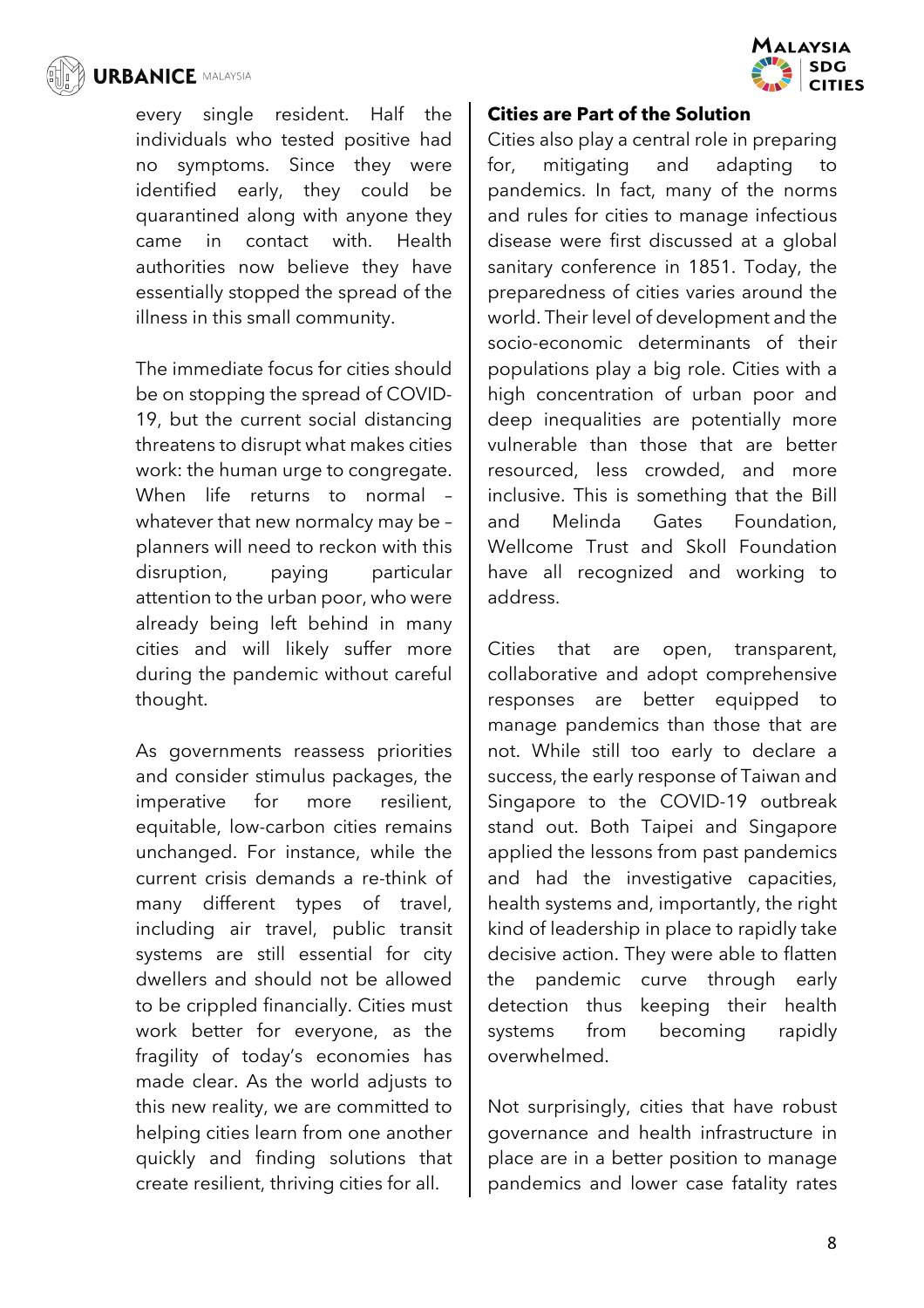

(CFR) and excess mortality than those that do not. Adopting a combination of proactive surveillance, routine communication, rapid isolation and personal and community protection (e.g. social distancing) measures is critical.

Many of these very same measures were adopted by the Chinese city of Hangzhou within days of the discovery of the virus. Likewise, the number, quality and accessibility (and surge capacity) of hospitals, internal care units, hospital beds and IV solution and respirators can determine whether a city effectively manages a pandemic, or not. City networks such as the US Conference of Mayors and the National League of Cities understand intuitively.

Ultimately, the hardware of pandemic prevention - functioning surveillance systems, healthcare providers and health infrastructure – is necessary but insufficient to ensure effective pandemic response. What is also needed is software such as established and tested protocols, proper provider education, and close collaboration between qualified doctors, nurses and others from the state to the local levels. To be sure, a lack of governance, poor planning and decentralized health care systems can undermine pandemic response – by generating confusion, fear and higher costs.

## **What Global Mayors Has Done to Combat COVID-19?**

## **a. Mayor of Milan Giuseppe Sala and C40 Vice-Chair**

We are focused on containing the spread of Covid-19 and protecting the



# **b. Mayor of Seoul Won-soon Park and C40 Vice-Chair**

Coronavirus knows no borders. Our solidarity among cities and countries is critical in resolving this global crisis. The city of Seoul is willing to share our practices in the coronavirus containment with the international community and promises to stay committed to overcoming this pandemic together with the global citizens.

## **c. Mayor of Freetown Sierra Leone, Yvonne Aki-Sawyerr**

There are to date no confirmed COVID-19 cases in Sierra Leone, but Freetown is on high alert as all stakeholders work to prevent, and prepare to respond in the event of an outbreak. The main preventative measures, hand washing and social distancing, are extremely challenging to effectively implement in a densely populated city of 1.2m when 47% of the population do not have access to running water and 35% live in severely overcrowded informal settlements. Our city's experiences from the Ebola outbreak have informed our local plans

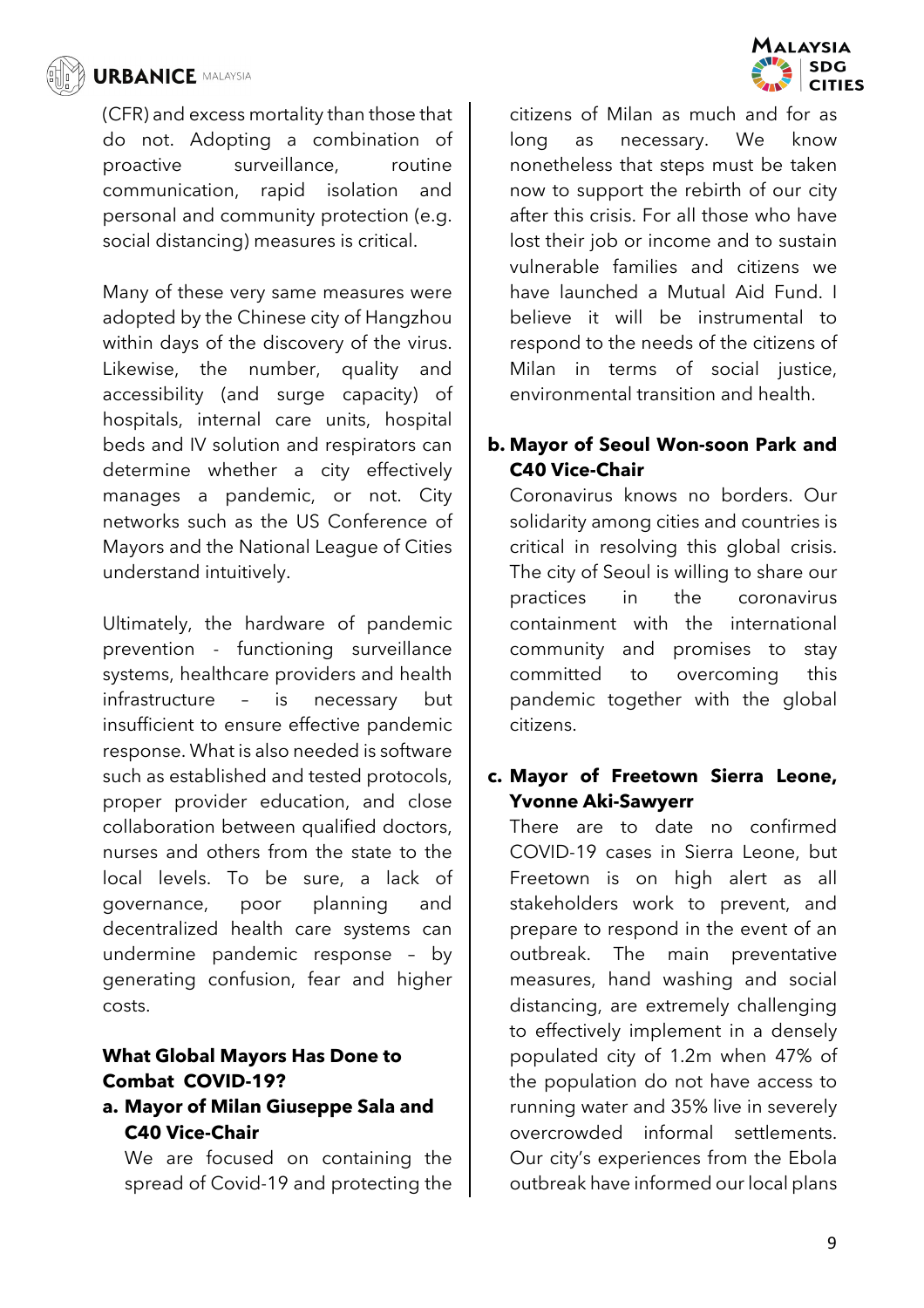

but we are also learning from ongoing COVID-19 responses of other cities from around the world as we try to prevent and prepare to respond to the crisis.

## **d. Mayor of London, Sadiq Khan**

Cities are at the epicentre of this crisis and stopping the spread of Coronavirus will require unprecedented action from across the globe. It is critical we learn from the experiences of other countries, which is why I joined an urgent call with mayors from around the world to share our very latest knowledge and advice on how to respond to this global pandemic. These are testing times for all of us and I want to reaffirm London's commitment to working with our friends and partners overseas to limit the impact of this pandemic on people across the world. We stand ready to support and cooperate with our fellow cities during this difficult time.

# **e. Lord Mayor of Melbourne, Sally Capp**

Leadership and collaboration from the C40 Cities may help to discover more effective ways to combat COVID-19. We need to cooperate globally but act locally to respond effectively to this pandemic. Cities have been the driving force for other major global issues such as climate change so we have a track record of delivering results. In Melbourne we are working to increase city cleaning measures and still provide essential services to our most vulnerable communities during the crisis. We are also providing grants and financial assistance to local businesses and the arts community that have been economically devastated by COVID-19.

## **f. Mayor of Paris, Anne Hidalgo**

In Paris, as in one-third of the planet, the lockdown measure has become the rule in order to contain the epidemic outbreak and protect the people and health systems. It is imperative that this measure is respected by all. In view of this, I have emblematically decided to post every night, on the Eiffel tower, a message to thank all Parisians and professionals who are fighting the COVID-19 and reminding people to STAY AT HOME.

## **g. Mayor of Bogota, Claudia Lopez**

Faced with the COVID-19 crisis, in Bogotá we have placed people at the centre of our response, with intelligence and collective action. To make decisions and act, we have gathered information and generated knowledge, we have learnt. This crisis brought us the opportunity to put into practice our new social contract to understand better the particular situations of many groups and respond accordingly, in particular to the most vulnerable communities. What we are learning will not only allow us to act today, it will also make us a better city in the future, stronger, more conscious, more sustainable, and more caring. This challenge came to change our lives for the better, to teach us to live with a better lifestyle, better production and consumption habits, more empathy and solidarity. To teach us to learn, change and move forward. Everything is going to turn out all right!

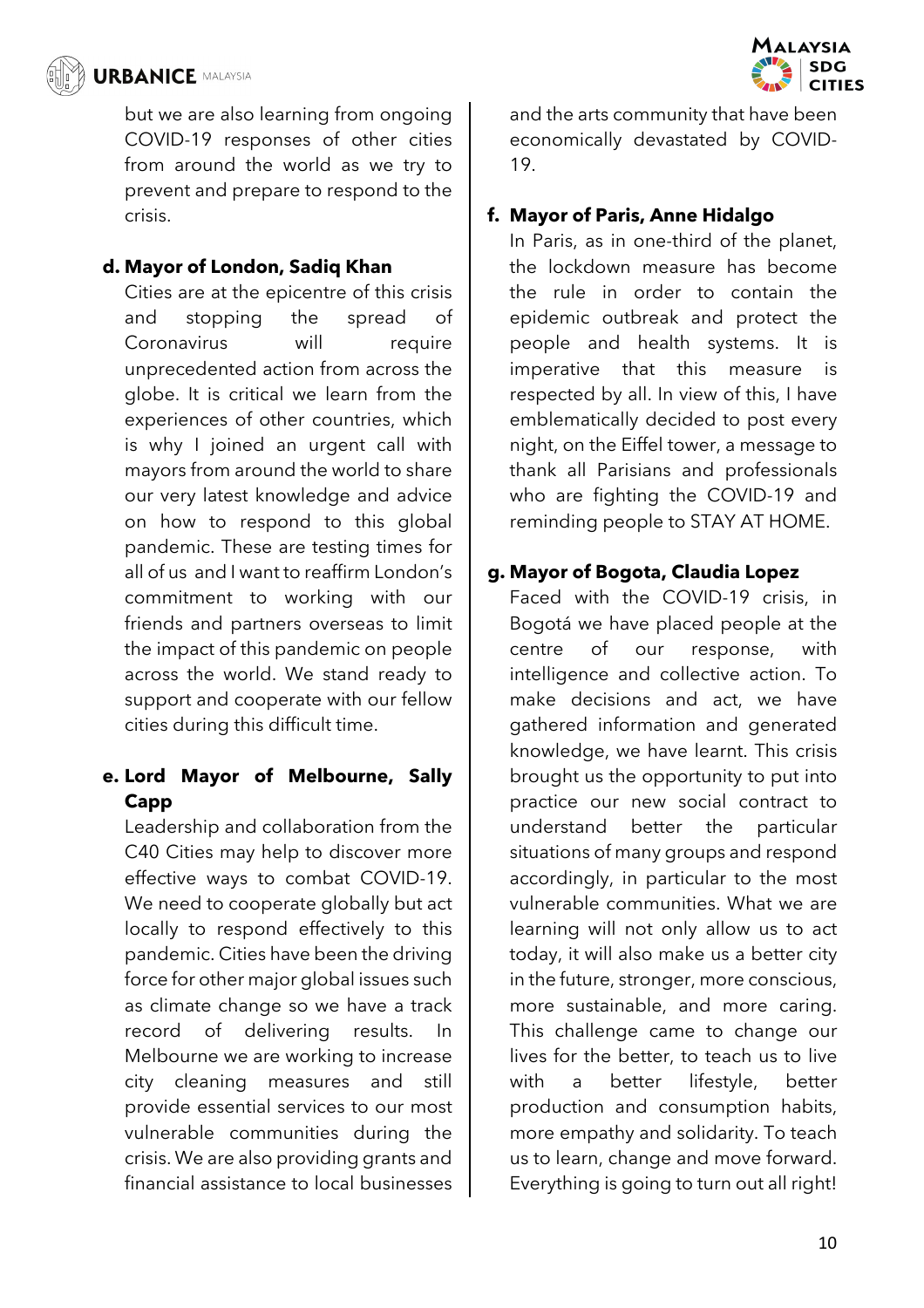

# **h. Chief Minister of Delhi, Arvind Kejriwal**

India is fortunate that Corona arrived late here. Learning from experiences of other countries, we have aggressively pursued the policy of identifying contacts and isolating them. As a result, today, Delhi has less than 40 confirmed cases, 25 days after the first case was detected. Out of the 39 cases that we have, 29 cases contracted it from abroad and just 10 are due to local transmission. Therefore, local transmission is also pretty limited. However, we are not complacent. We wish to limit any further local transmission and would like to avoid entering stage 3 of community transmission. Therefore, we have implemented a complete lockdown from 23rd March.

The economic fallout of the lockdown has disproportionately impacted the city's poor, especially migrant workers from across the country who live in Delhi. To mitigate their miseries, we have started providing free cooked meals to 400,000 people every day from 550+ distribution points. We have already released a two months advance social security pensions for widows, senior citizens and the specially-abled to help families tide over the lack of economic activity. Construction workers are being provided with sustenance allowances of ₹5000. Our approach has been that we cannot afford to lose a single life to COVID-19 or to starvation. This is a crisis of unprecedented scale and we are committed to learn and collaborate

with leaders across the world Together, we will win.

# **i. Mayor of Montréal, Valérie Plante**

The battle against COVID-19 requires the participation of all levels of government, but it is cities that are at the forefront of the fight. In these times of crisis, it is important to work together, to share the information we have and to identify best practices so that our actions are as effective as possible and allow us to save lives. I welcome the initiative of the Mayor of Los Angeles, Eric Garcetti, to bring together representatives of major cities so that we can share our experiences as we enter a critical phase in our fight against COVID-19. Together, I am convinced that we will be stronger.

# **j. Mayor of Curitiba Brazil, Rafael Greca**

In addition to WHO guidelines, Curitiba is using innovation to fight the spread of the disease, The city's fab lab is producing face shields with 3D printers. We are also using videocalls to make early diagnosis on patients with coronavirus symptoms. Sharing this sort of experiences with other C40 mayors is paramount to find common solutions that will help us win the battle against coronavirus.

# **k. Secretary General of Dubai Executive Council and C40 Vice-Chair, His Excellency Abdulla Mohammed Al Basti**

This emergency has greatly emphasized the importance of international collaboration and

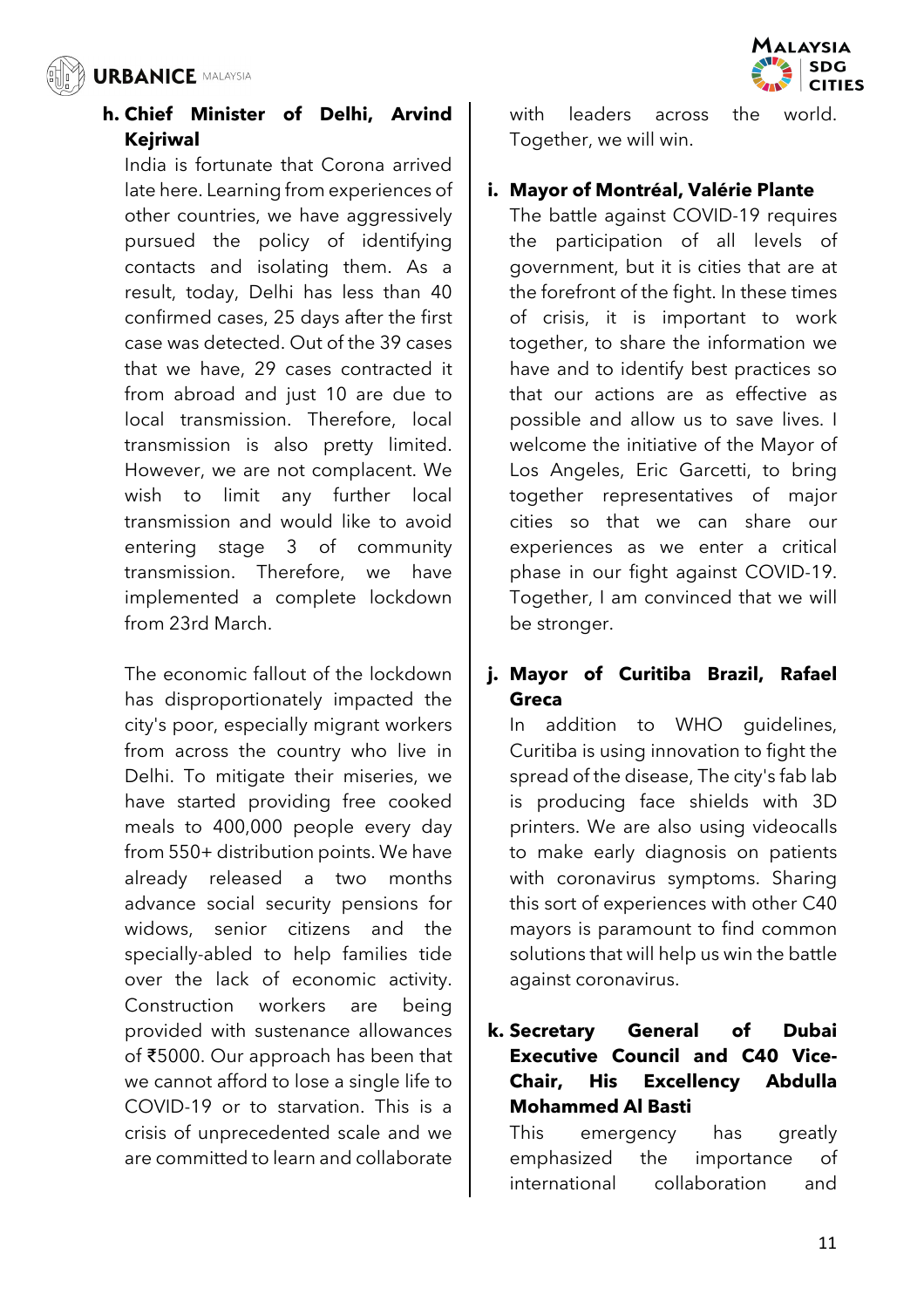

solidarity. We see countries exchanging knowledge, talent and medical supplies with others in need, with China leading the effort in sharing its lessons learnt and support. This is a clear proof of how global action can be mobilized within a short period of time when everyone is focused on a clear objective. God willing, it will help us get out of this crisis stronger, wiser and more resilient.

#### **Assessing City Preparedness**

National, state and city governments could benefit from a pandemic preparedness index to better plan for, and respond to, epidemic outbreaks. Such an index could draw inspiration from, for example, the global health index produced by the Nuclear Threat Initiative, the Johns Hopkins Centre for Health Security, and the Economist Intelligence Unit. An up-to-date dashboard tracking city capacities to manage pandemics could help build safer urban centres and minimize the threat of global and community spread. Identifying gaps in city planning and the underlying socioeconomic determinants of population health could also help stimulate more effective resource flows to vulnerable areas.

The extent of a city's preparedness depends on its capacity to prevent, detect, respond and care for patients. This means having action plans, staff and budgets in place for rapid response. It also requires having access to laboratories to test for infectious disease and real-time monitoring and reporting of infectious clusters as they occur. The ability to communicate and implement



**MALAYSIA** 

**SDG** 

**TITIES** 

To this end, the Center for Global Health Science and Security at Georgetown University has created an evaluation tool – the Rapid Urban Health Security Assessment (RUHSA) – as a resource for assessing local-level public health preparedness and response capacities. The RUHSA draws from multiple guidance and evaluation tools. It was designed precisely to support city decision-makers prioritize, strengthen and deploy strategies that promote urban health security. These kinds of platforms need to be scaled, and quickly. There is widespread recognition that a preparedness index would be useful.

In November of 2019, the Global Parliament of Mayors issued a call for such a platform. It called for funding from national governments to develop crucial public health capacities and to develop networks to disseminate trusted information. The mayors also committed to achieving at least 80 percent vaccination coverage, reducing the spread of misinformation, improving health literacy, and sharing information on how to prevent and reduce the spread of infectious disease, a measure that Bloomberg backed this month. At a time when global leadership is lacking, cities, their networks and philanthropic organizations are stepping-up. We urgently need to see national governments doing the same.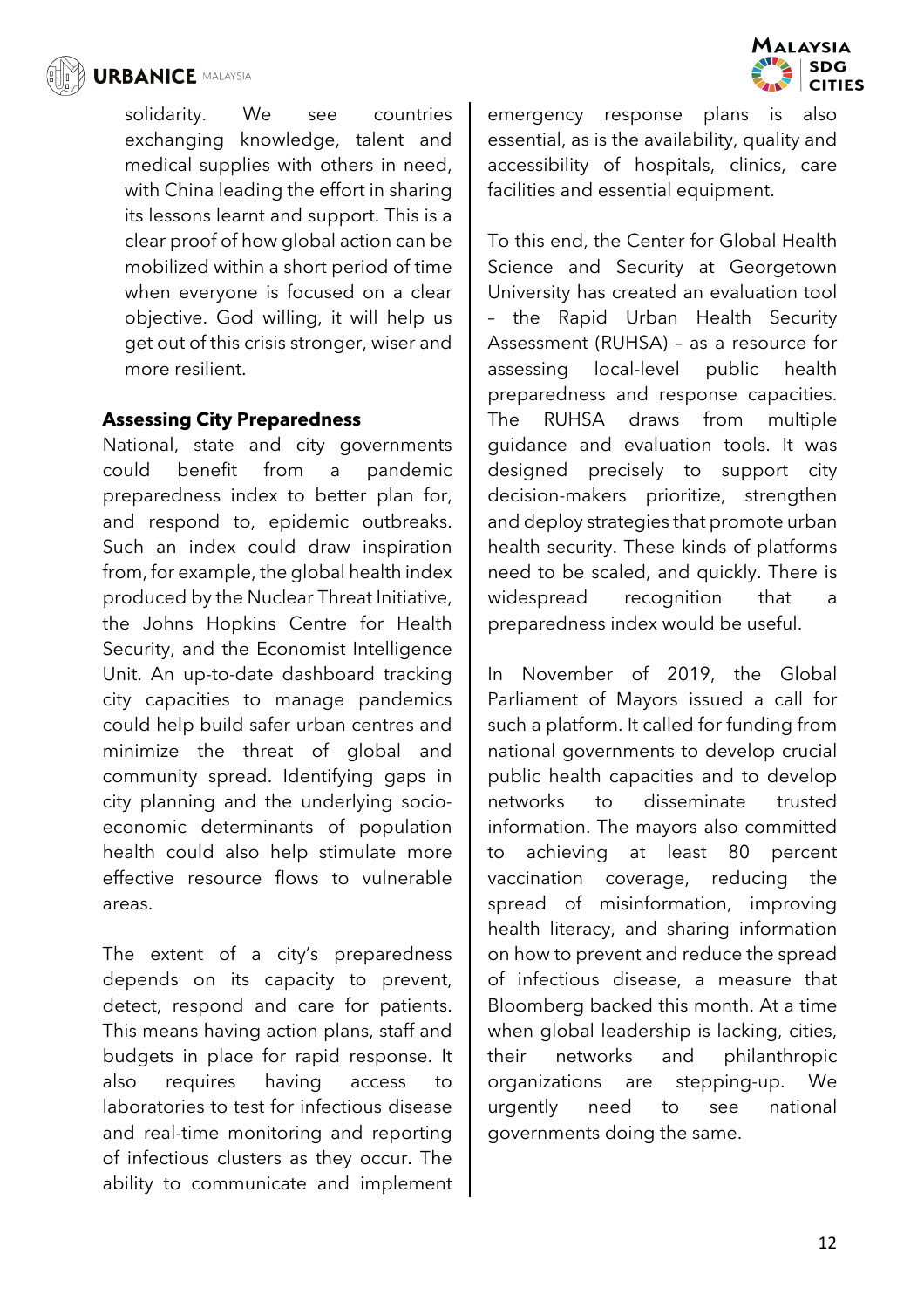

#### **City Resilience Hubs**

Resilience Hubs are partnerships between local governments and community-based organizations (sometimes partially funded by foundations) that provide services such as job training and childcare, community programming, resource distribution, communications coordination and generally enhance quality of life. Based in trusted community-serving facilities (e.g. recreation centres or faith-based institutions), they enhance capabilities in crisis, including solar and battery backup systems, access to potable water and healthy food, and supply distribution. Resilience Hubs can be activated to serve vulnerable communities without overloading local governments. In practice, how would they handle the coronavirus?

- a. Resilience Hubs could provide community-based testing sites for medical personnel. One of the primary concerns for many cities, for example, is overloading emergency rooms. In Seattle, individuals that suspect they have COVID-19 are urged to call their doctor first while hospitals scramble to set up drive-thru testing sites. Because Hubs are local by design, they could provide free testing in a trusted space, minimizing public transportation and worry of health insurance or citizenship proof. With widely available testing this would increase access to testing and reduce the number of carriers spreading COVID-19.
- b. Hubs could be neighbourhood distribution centres that provide residents with access to healthy food, clean water, soap, and items that are

routinely selling out such as toilet paper, antibacterial wipes, sanitizers, and basic medical supplies. Sold-out items and crowded grocery stores have become such a problem that global retailers have established at-risk and senior-only shopping hours. If Hubs had been established in their neighbourhoods, these folks would've had safer access to supplies earlier.

- d. As schools close around the world, Hubs could be locations to coordinate childcare and meals to ensure children have access to healthy food and clean water throughout the day, while supporting parents that still have to work. They could act as spaces to bring in people that are without work to fill the gaps for those who still have to go to work – a win-win.
- e. Hubs could organize virtual platforms to connect neighbourhoods, coordinate volunteers, and share response funds among individuals who lost jobs or small businesses forced to close. Communities are attempting this informally with mutual aid networks. In London, Every One, Every Day, a Hub-style project in an underserved borough, has transitioned in-person events and programming to online support, information sharing, storytelling and activities to keep people connected, all of which helps combat isolation.
- f. Hubs could offer equity-cantered proactive planning, providing opportunities to anticipate what's next, while prioritizing the needs of those with the most risk and least resources –

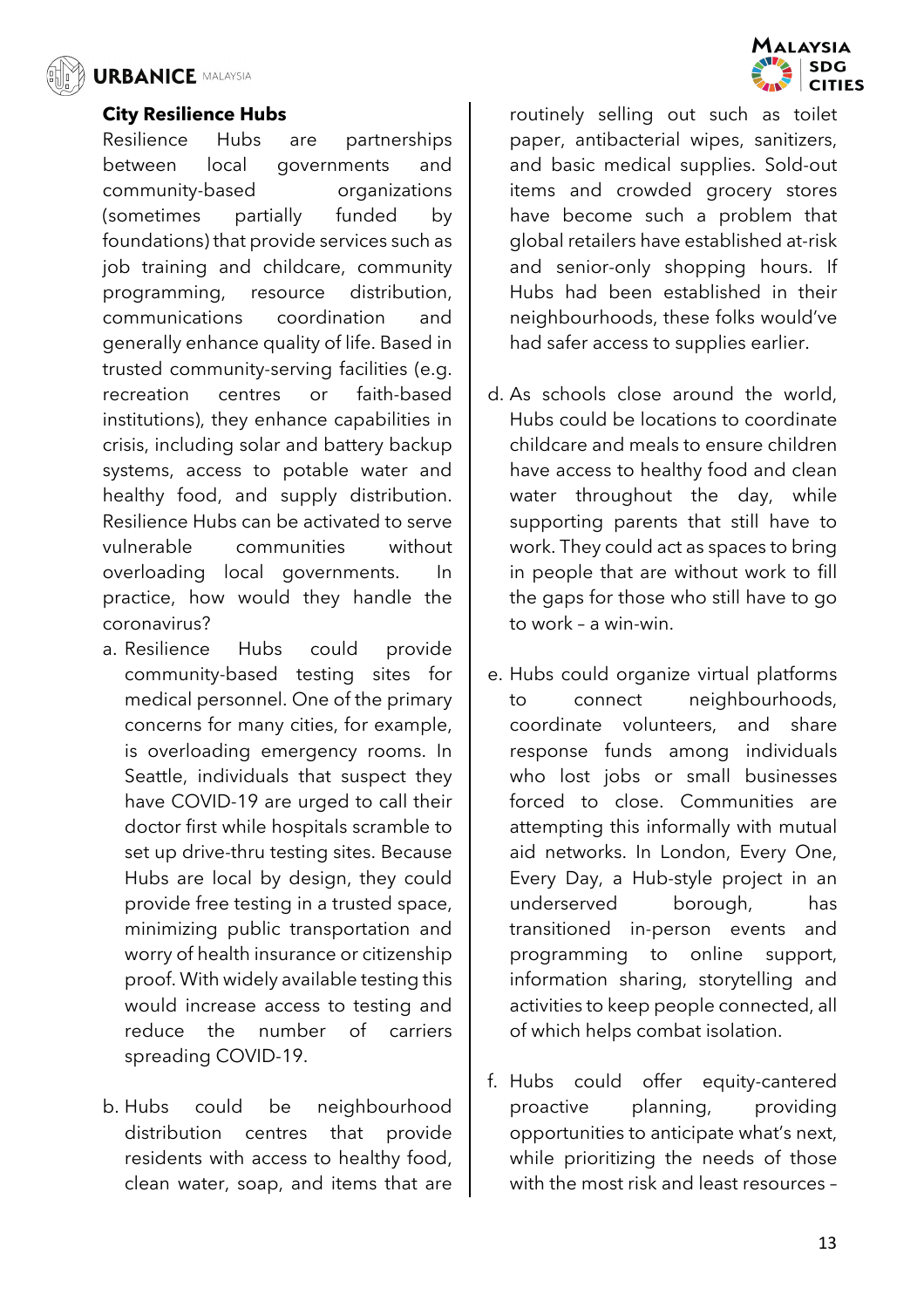

all the while supporting different language, ethnic and cultural differences. Currently, community members are stepping up to fill this gap.

g. Hubs could provide redundancy. Many systems we rely on to support physical distancing – power, water, internet, etc. – are intact in developed countries (less so in developing countries). In crises such as earthquakes or hurricanes, these systems are often undermined, creating a need for Hub-like backup. In Puerto Rico, a community-led Hub is developing community capacity and response to hurricanes and is outfitting the space with solar, water purification, communications and other elements of disaster-support.

If we had Resilience Hubs in underserved communities, we could have this more coordinated approach. We could reduce the strain on our medical and emergency management system. We could improve dissemination of accurate information, resources and supplies. We could enhance community connectivity and social cohesion. Now, as governments invest in recovery, let's prioritize holistic solutions that build stronger communities rather than rebuilding broken systems. That's how you build resilience.

## **Cities Post COVID-19 Pandemic**

Our mayors, governors, and community leaders must do whatever is necessary to get their cities back up and running as soon as they safely can. After, we will need plans in place to prepare for future pandemics, and any social or economic lockdowns they necessitate. The federal

government must do its part too, with bold and unprecedented programs to bolster the economic situation of our states and cities as well as our workers and business, especially small business. Getting this response right may be as important as what we are doing today. Below is a 10-point plan based on detailed tracking of the current pandemic and historical accounts of previous ones, presenting some key measures to prepare our cities, economy, and workers for the next phase of the coronavirus crisis and beyond;

**MAI AVSIA** 

**SDG** 

**CITIES** 

- a. **Pandemic-proof airports:** Airports are a critical engine of economic development—they cannot be idled indefinitely. We need to make sure they can get up and running again quickly, and that means mobilizing like we did in the wake of the 9/11 terrorist attacks by adding temperature checks and necessary health screenings to the security measures already in place. It also means reducing crowding: Simple things like stanchions or painted lines on floors can promote social distancing in waiting areas. Airports should have large quantities of masks and hand sanitizer available, and airlines will need to reduce their passenger counts and keep middle seats open during future health crises.
- **b. Prepare large-scale civic assets:** Cities are also home to other forms of large-scale infrastructure: stadiums, arenas, convention centres, performing arts centres, etc. Because they bring together large groups of people, city leaders must pandemicproof these assets as much as possible, too. Audience sizes may need to be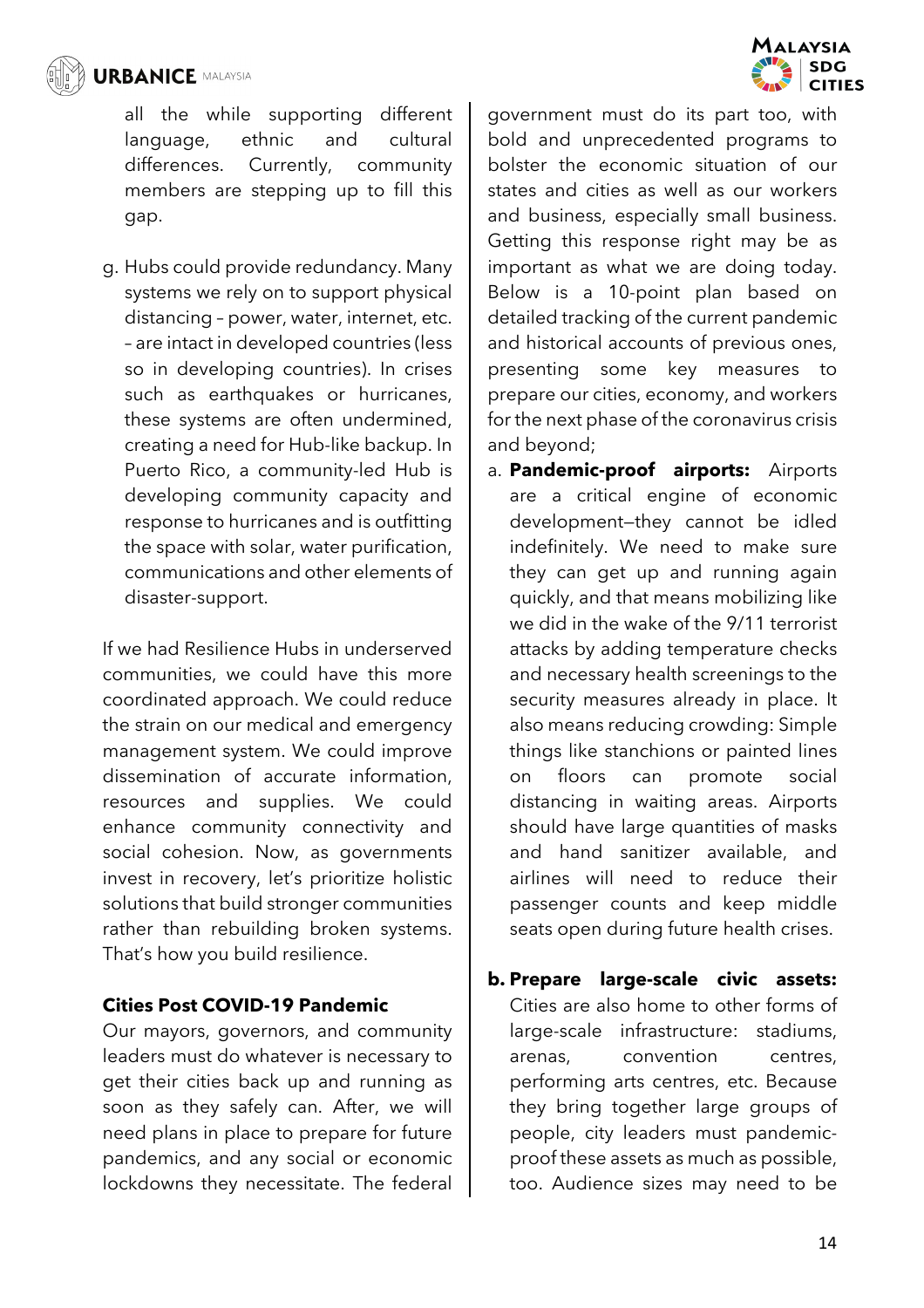

reduced in theatres, with seats left open. Masks may need to be required and made available to patrons as needed, and temperature checks carried out. This will be critical for communities that are dependent on such attractions: A Brookings analysis shows that COVID-19's economic downturn will hit tourism-driven cities such as Orlando and Las Vegas hardest. The sooner such large-scale civic infrastructure can be safely reopened, the faster our urban economies will be able to rebound in the aftermath of a pandemic.

- **c. Modify vital infrastructure:** As we've seen during the first phase of the COVID-19 crisis, buses, subways, and trains need emergency infusions of cash to keep the systems solvent when ridership is low or non-existent. When they are back in service, design changes in stations and seating will be needed to prevent the spread of infectious diseases. Streets may need some retrofits too; New York Governor Andrew Cuomo has called for pedestrianizing some New York City streets to promote social distancing during COVID-19. Some of these changes should be permanent. Cities need to expand and better protect their bike lanes too, while refining bikeand scooter-sharing programs for when public transit in compromised.
- **d. Ready key anchor institutions:** Medical centres, hospitals, and universities are on the front lines of the battle against COVID-19, and many are already overtaxed. With dormitories, dining halls, and large groups of



people, they will be highly vulnerable to the secondary waves of contagion. How can we ensure that they can operate safely to carry out vital research during pandemics? Just as with other large-scale civic assets, classes in these institutions can be kept small, but institutions will need to retrofit dormitories and dining halls with temperature checks and ensure adequate social distancing so they can safely function.

- **e. Embrace telework:** We are in the midst of a massive experiment in remote work. Most people will eventually go back to their offices, but some workers and companies may find remote work to be more effective. Tulsa, Okla. has leveraged this concept through its Tulsa Remote initiative, which pays remote workers a small grant to relocate there while helping them forge community and civic connections. Cities can learn from one another about how to best support the growing cadre of remote workers and make them connected, engaged, and vital parts of their communities.
- **f. Ensure Main Street survives**: The restaurants, bars, specialty shops, hardware stores, and other mom and pop shops that create jobs and lend unique character to our cities are at severe economic risk right now. Some projections suggest that as many as 75% of them may not survive the current crisis. The loss of our Main Street businesses would be irreparable, and not just for the people whose livelihoods depend on them, but for cities and communities as a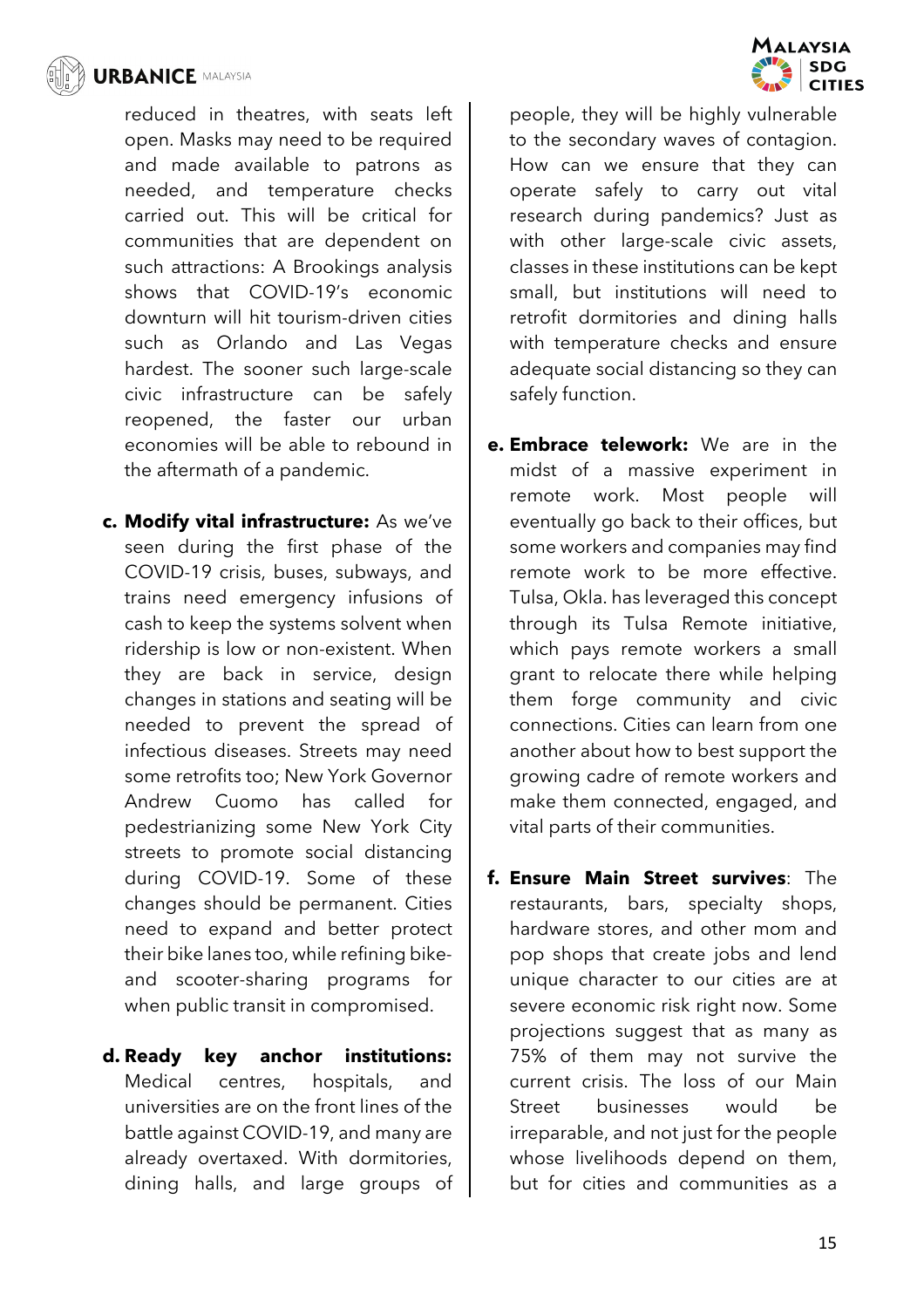

whole. The places that have protected their Main Streets will have a decisive competitive advantage as we return to normalcy. Loan programs from government, foundations, and the private sector as well as support from small business and technical organizations will be essential for ensuring these businesses survive. Cities need to provide this type of assistance and advice to these vital small businesses so they can safely reopen and weather the storm of future lockdowns.

- **g. Protect the arts and creative economy:** The creative economy of art galleries, museums, theatres, and music venues—along with the artists, musicians, and actors who fuel them—is also at dire risk. Cities must partner with other levels of government, the private sector, and philanthropies to marshal the funding and expertise needed to keep their cultural scenes alive. Once they are allowed to reopen, these places will also need to make interim and long-term changes in the way they operate. Cities should provide advice and assistance on necessary procedures—from temperature screenings, better spacing for social distancing, and other safety measures—for these venues to continue as part of the urban landscape.
- **h. Assess leading industries and clusters:** It's not individual firms but clusters of industry and talent that drive economic development. Some of those clusters are at greater risk than others: Sectors such as transportation,



**i. Upgrade jobs for front-line service workers:** Nearly half of Americans work in low-wage service jobs. A considerable percentage of them emergency responders, health care aides, office and hospital cleaners, grocery store clerks, warehouse workers, delivery people—are on the front lines of the pandemic. They need better protection, higher pay, and more benefits. States such as Vermont and Minnesota have paved the way by designating grocery store employees as emergency workers, making them eligible for benefits including free child care. Having a well-paid cadre of frontline service workers who can keep our communities safe and functional will help protect us from future wave of this pandemic and others that may follow.

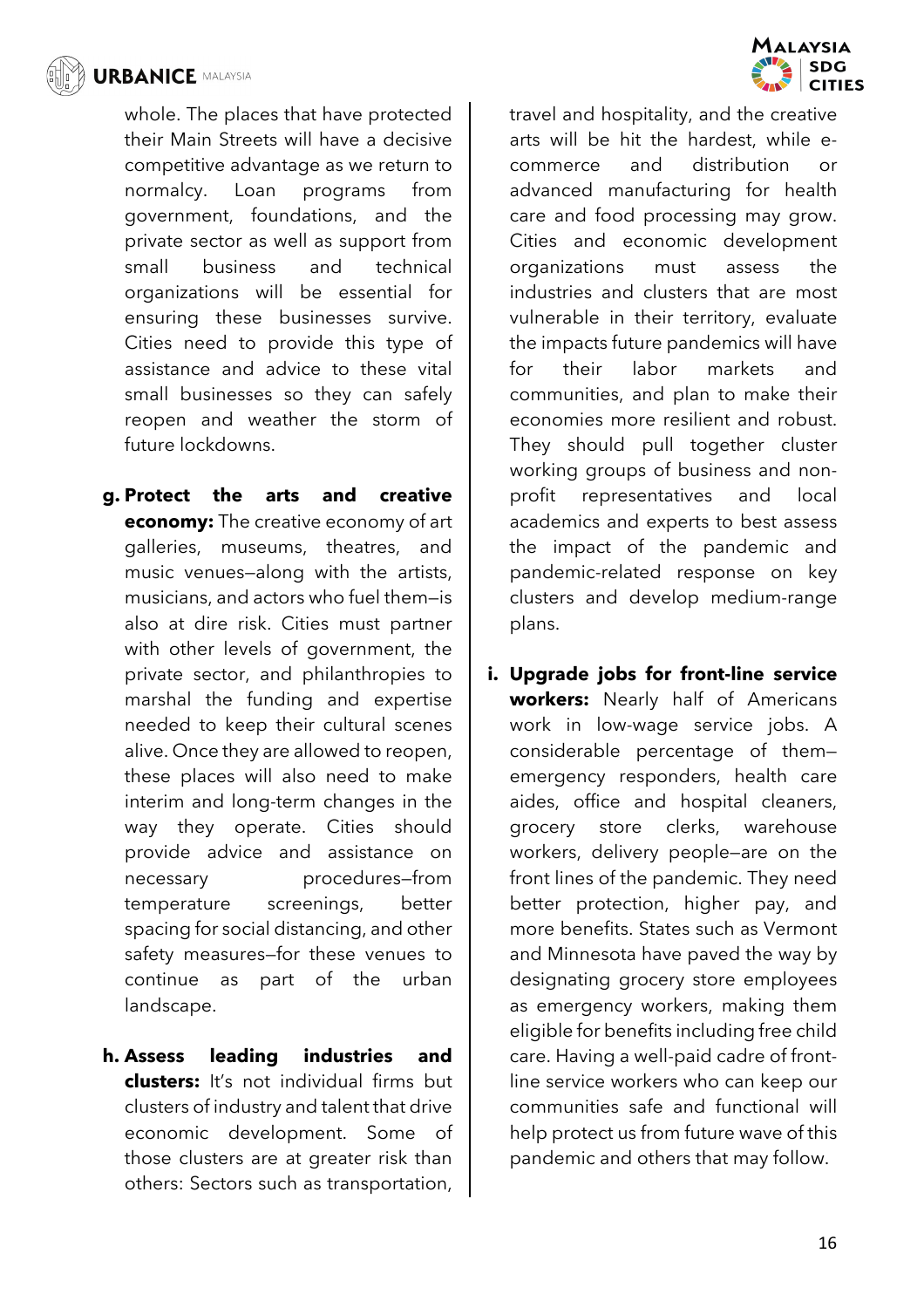

**j. Protect less-advantaged communities:** The economic fallout of pandemics will hurt most for the leastadvantaged neighbourhoods and their residents, who lack adequate health coverage and access to medical care, and who are the most vulnerable to job losses. This, too, is a fundamental issue of both safety and equity. Concentrated poverty, economic inequality, and racial and economic segregation are not only morally unjust—they also provide fertile ground for pandemics to take root and spread. Economic inclusion and more equitable development are critical factors for the health, safety, and economic competitiveness of our places. Cities and local leaders can work with federal and state agencies, community development organizations and local foundations to target needed funds, support services and technical assistance ot these areas.

## **Conclusions**

The COVID-19 pandemic is a wake-up call and maybe also an opportunity to build better and more sustainable societies and cities. Currently it may give us time to reflect and think about longterm solutions while tackling the shortterm problem. Can we effect a permanent paradigm shift? Is it possible to prevent a return to the bad old habits? In the short term we need to focus on the health of our colleagues, friends and family and the effectiveness of our health care systems.

For the medium-to-long term, we should analyse the data that become available, take a more holistic view of the pandemic, and evaluate, build and implement

policies to address health care system requirements, including surveillance, environmental and climate impacts, and governance—policies designed to prevent premature death in both the short and the long term.

The high population density, close contact between people, high level of mobility and shared means of transport, among other features, tend to turn cities into the hotspots of outbreaks and gateways for the disease. In this case, however, rural areas have also been hit hard. In any case, the advantage of urban outbreaks is that cities often have better more accessible health care systems in place. Furthermore, cities are also part of the solution because they are centres of innovation and can be the drivers improvements in public health , for example through better urban and transport planning, by moving away from a car-centred model and favouring active forms of transport, such as walking and cycling. Walking and cycling have the advantage that they involve a lower risk of contagion and at the same time strengthen the lungs and immune system.

Social distancing programmes are likely to remain in place for the foreseeable future and we need to prepare our cities for this, for example by rapidly putting in place an adequate and safe infrastructure for walking and cycling to work as well as providing opportunities for daily physical activity without causing high air pollution levels and sufficient safe public spaces (parks, beaches and other outdoor spaces) where people can meet and